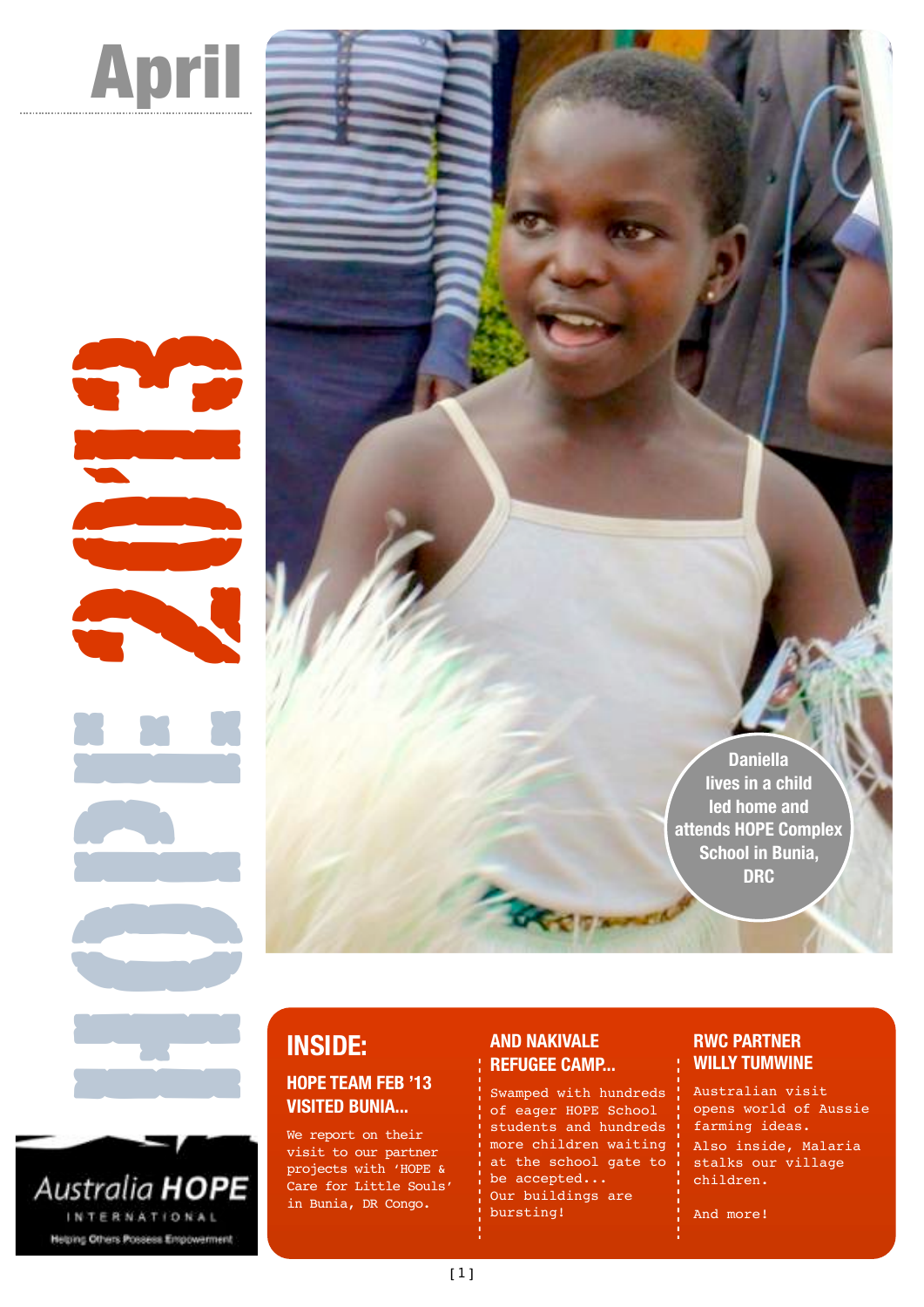# BUNIA HOPE WOMEN'S GROUP







97% of proceeds from artifacts sales are returned to the group for restoring dignity and hope. Widows can also be sponsored individually.



This newly formed women's group meets in the HOPE Community Training Centre, Bunia for war and AIDS widows in Bunia, DRC.

Initiated by Sephora Kile (top left) the group has a newly appointed manager to ensure ongoing progress and the production of quality saleable crafts and artifacts. Our HOPE Team brought the first fruits of their work back to Australia and we have them on sale in Jambo Sana in Nairne.

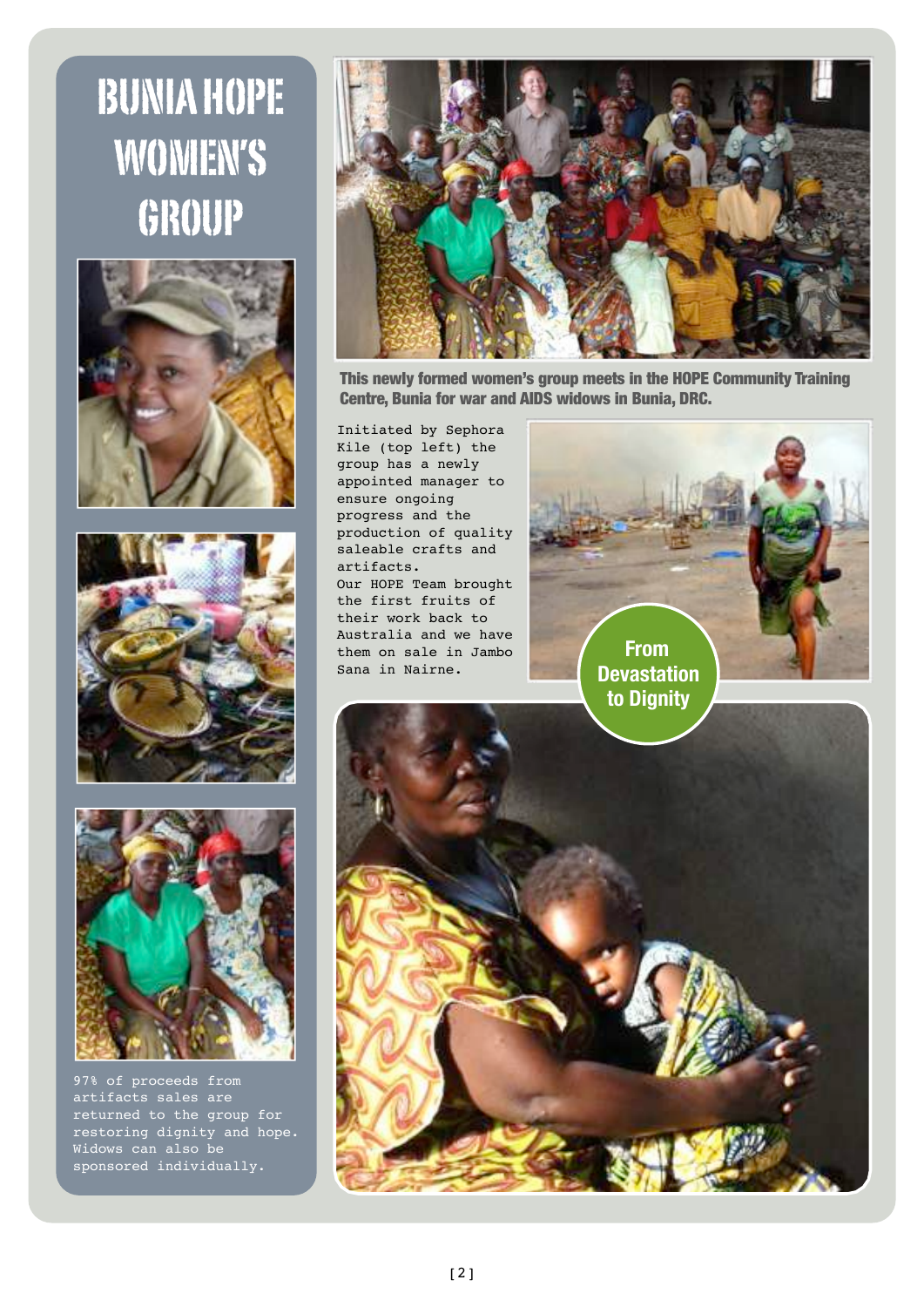# In her element.

Kibogo HOPE Primary School is getting a boost as we write thanks to a timely visit from Adelaide teacher Danielle Clinton.

On her second visit to Uganda, and accompanied by Bron Lang of Mbarara, Danielle is well prepared and armed with home made play dough, to introduce some new ways of nurturing children in a positive learning experience at school.

These deep village children have advanced in leaps and bounds since the school started several years ago and Danielle's input will commence a new phase of giving our teachers a chance to learn more of education methods in Australia.

Kyabyoma HOPE Nursery School will also flow with these workshops and be encouraged by Danielle's sharing ideas.



# Combatting Africa's biggest killer of preschool children.

Maranatha Health conduct mobile clinics for 500 HOPE School children in western Uganda. Over the Christmas holiday season, malaria affected scores of our children with several hospitalised for several days while the parasite was brought under control. Gratefully no children died from this mosquito born disease this season.

South Australian couple Dr Michael Findlay and his wife Kim who is trained in Community Health, are a major blessing to our projects. Their efforts have seen a change in the health status of the whole village region.

But this year's first dry season was particularly bad for malaria and caught us all by surprise. We are just thankful Maranatha Health has a 20 bed hospital in Kamwenge, 2 hours from **Kibogo Village**, and 5 minutes from our other Nursery School in **Kyabyoma**.

We are now planning to use Kim's skills in the field, and determine how the need and use of treated mosquito nets can be successfully conveyed and more broadly accepted by the general communities around.

Treating these children and staff from the 2 HOPE Schools in the area is costing over a thousand dollars a school term, but we are determined to reverse the trend where 1 in 4 children in the Kamwenge region die of malaria before school age.

Congratulations to Maranatha Health for their great work among the poor and needy in this vulnerable region.





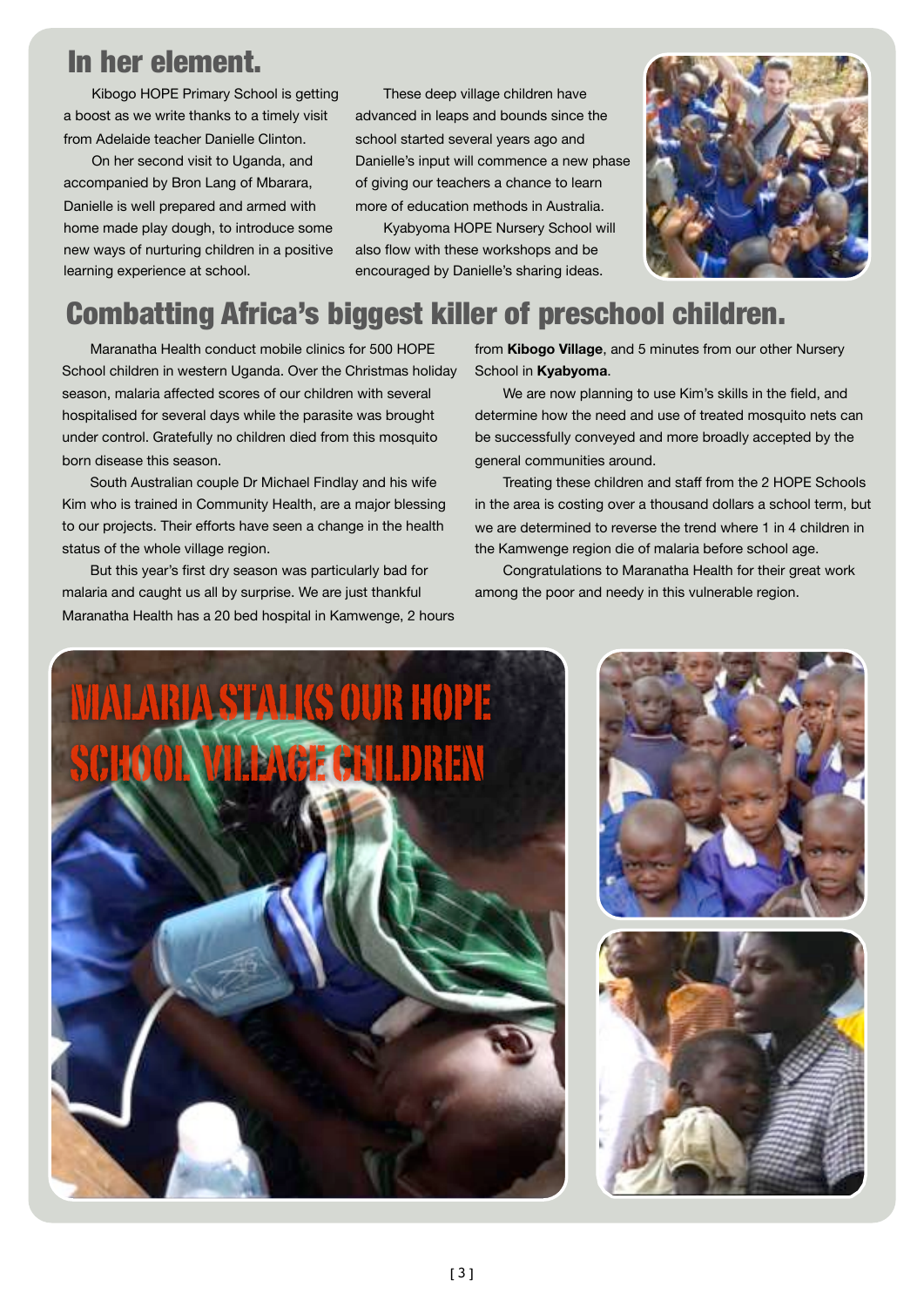

#### In 2012 we concreted the floors, now we need to double the buildings!

Jiggers (a sand flea that burrows into the flesh of feet and hands) is no longer a problem in the Nakivale HOPE School thanks to new concrete floors in all classrooms.

One problem fixed, another challenge created!

In a school designed for 300 children we now have well over 700 due to the growing positive reputation of the school, and, new arrivals to the camp from regions in neighbouring nations where war and famine exist.

And just to add to the demands on HOPE for a brighter future for these children, we have Primary 7 students graduating with very little hope of a secondary education unless we provide such a facility.

These refugee children have experienced the worst things in life and now they are very determined for the best things. Our proposal is to build a Vocational Secondary School to provide a way for these eager students to fulfill their education dreams.

We have 7 acres of land ready at the present school site, now we want the opportunity to provide further education for these children that will equip them with practical skills for life.

#### **Alternatives to education for an African child...**

- 1. Sex work, prostitution
- 2. Child soldier recruitment by rebel group
- 3. House servant vulnerable to abuse and discrimination
- 4. Stealing and crime
- 5. Begging on the streets
- 6. Disease, malnutrition and
- starvation
- 7. Child labour exploitation
- 8. Beatings and imprisonment
- Poor nutrition, drug use and premature death

**Sandra Ken conducting a teachers workshop in Nakivale.**



**Sandra sponsors these 3 nursery teachers who have over 300 students.**



**Natalie receives a joyful welcome from the refugee children.**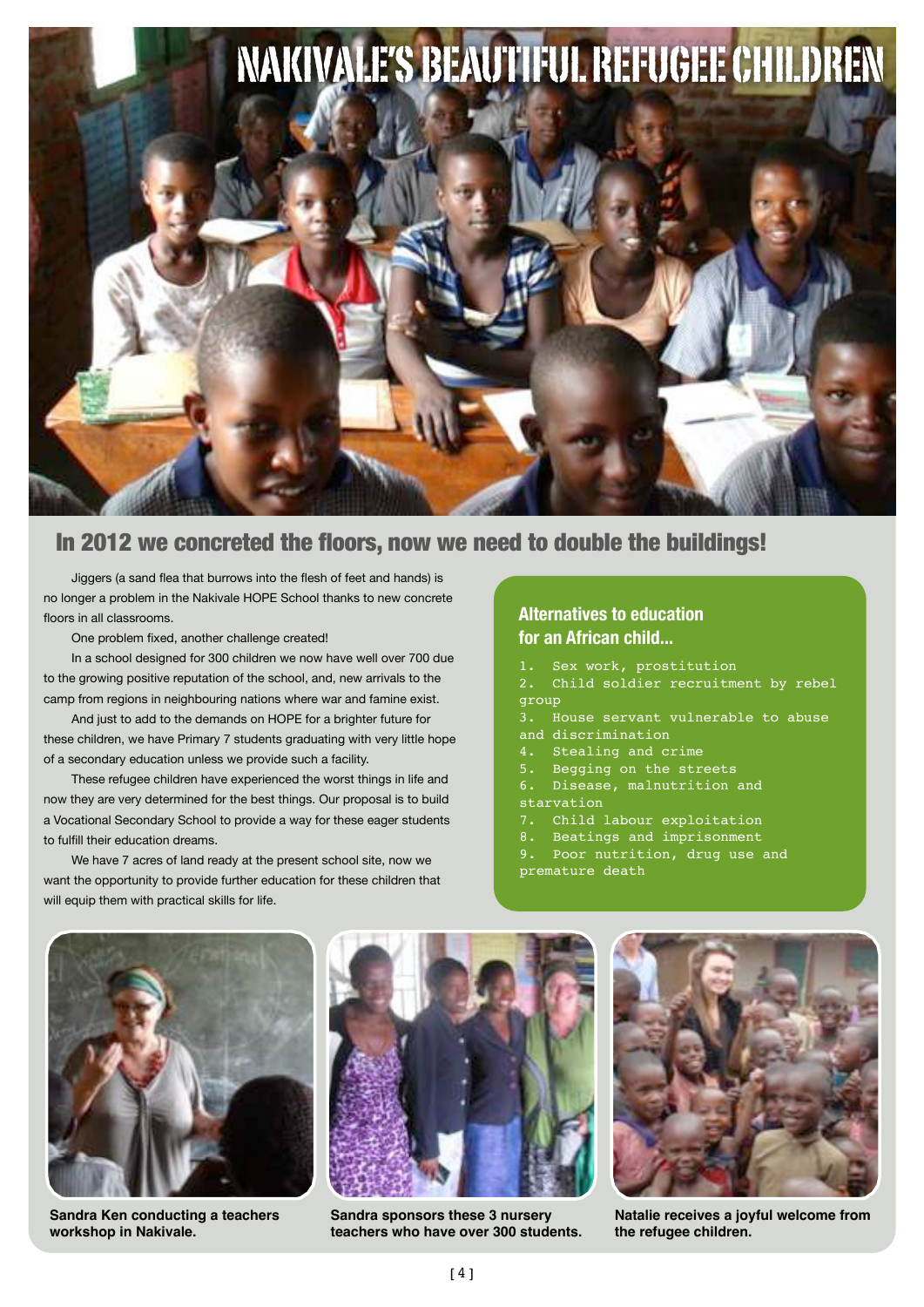## Mozart Kile busy with development projects on all fronts in Congo.

A child sponsorship plan, 3 building projects, emergency care for vulnerable children and widows keeps our HCLS partner very busy.



**Mave, first child sponsored in Bunia.** Mozart deserves a medal! From fleeing a war in his home town in 2003, completing university in Nairobi to masters level, to caring for 400+ war orphans in 3 HOPE Schools, the dust in Bunia never gets time to settle!

The nursery and primary school have won the 'Best School in Bunia' award twice with academic results 30% higher than other

schools. The real miracle of this progress is that 80% of the children have lost one or both parents to war or AIDS. Many have been rescued from the streets and now are thriving in the classes with deeply committed teachers.

The secondary school situated on 10 acres several kms out of Bunia, has 6 classrooms, a girl's dormitory and a boys dorm under construction. Eventually 150 students will live at the school.

The community training/school assembly hall which seats 1,000 is nearing completion, as is a house base for the Kile family and vulnerable children and widows.

We have just started a fund for providing a dormitory for vulnerable HOPE primary school girls. There is always more money to raise and more to do!

Several members of our HOPE Team Feb 13 spent a week in February in Bunia with Mozart and Sephora. Sandra Ken and Bethany Hersey spent time in the classrooms, somehow overcoming the language barrier to interact with teachers and students.

**Our long awaited container** with 20 tons of aid has finally arrived and items are being distributed to many schools, orphanages and street kid projects. 95 laptop computers were also delivered which will equip staff and provide a computer laboratory at the schools.











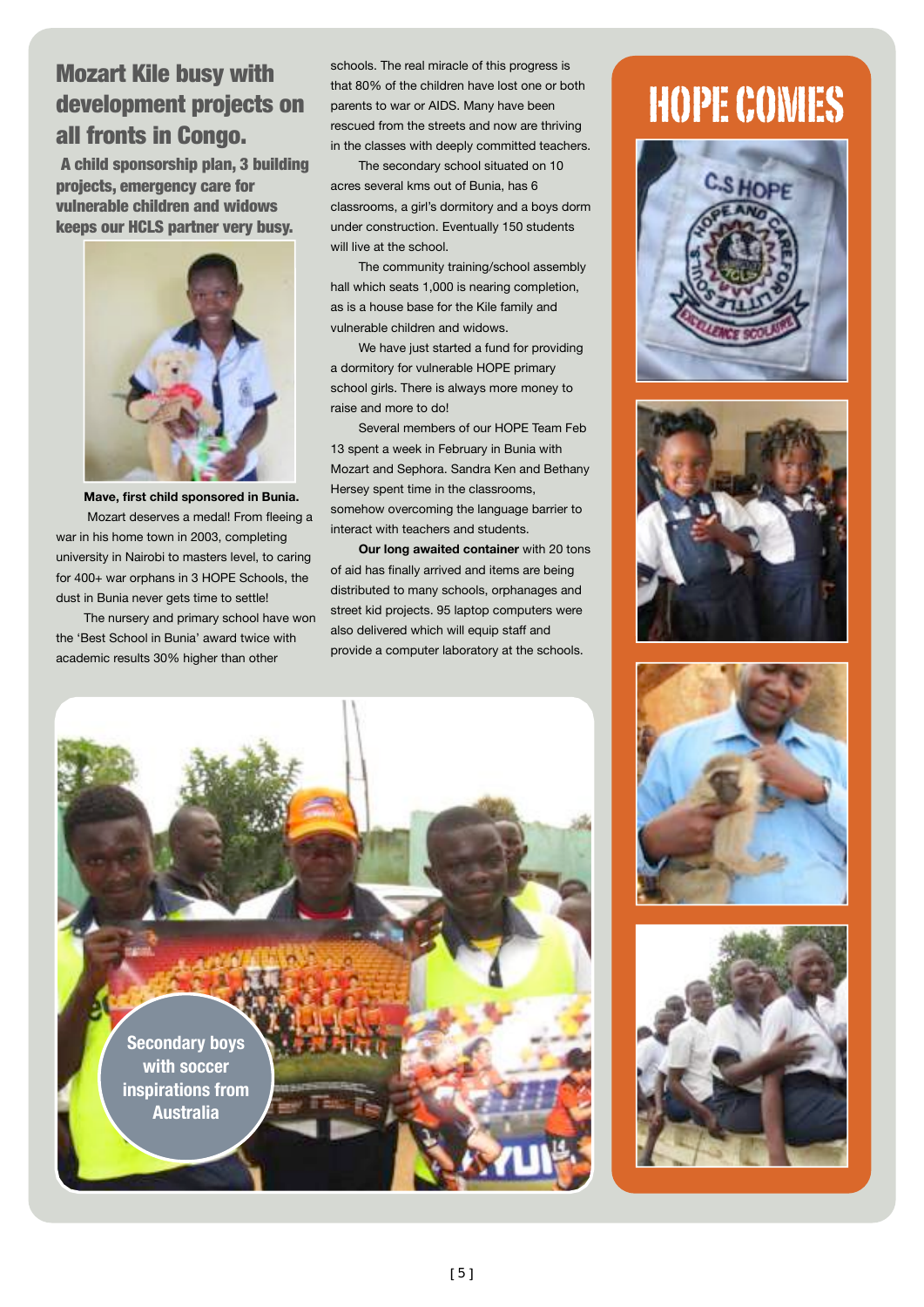

# A PEOPLE OF MYSTERY, TRAGEDY AND HOPE

**After some research, HOPE Liaison Officer Bron Lang reports that the pygmies we met in the jungle are most likely the 'Efe', one of 3 groups, collectively called the 'BaMbuti' and speak the Lese language originated in Central Sudan**

Our HOPE Team Feb 13 found the trek in a challenge (at least for those over 65!) but greatly rewarding to meet these ancient people sitting in their clearing of leafy huts as they have for thousands of years.

As we sat with the chief, gave balloons to the children, prayed for the sick and enjoyed the moment, the feeling of 'there's a lot more to know here' aroused our curiosity. And sure enough, it seemed the stories surrounding these people were endless, enchanting and sad.

The glimpses of nervous fear on many faces are well justified. In the Congo war 1998 to 2004, the pygmies were hunted down by rebels, killed and eaten. They were nothing more than game for others more cruel and dominating to survive. And this scene has been repeated for hundreds of years.

But today, those close to the encroaching roads are finding their way into the edge of townships where they are welcome, to trade and sometimes work.

But the ancient discrimination against them has made them shy and wise. No-one has really embraced them as friends and related to them as equals until now. The church Mozart is associated with is the first church or group to successfully attach acceptance and equality with them. This church has placed a Congolese missionary among this tribe and things are progressing well. There is even a pygmy choir!.

The signs of witchcraft and fear still pervade their camp, but they are very open to a new way of love that could well herald their long term survival in a modern and changing world.

As I gazed back over miles of jungle, we saw the rising smoke of Pygmy campfires as far as I could see. Mozart and I (Bill) agreed that one day we will venture in for 3 days and share good news with these amazing open people! Time will tell, but before I'm 65!

Thanks Mozart for this adventure in the Orientale Province of Congo!





**Please note:**

Donations to the Pygmy **Outreach** are NOT tax deductible

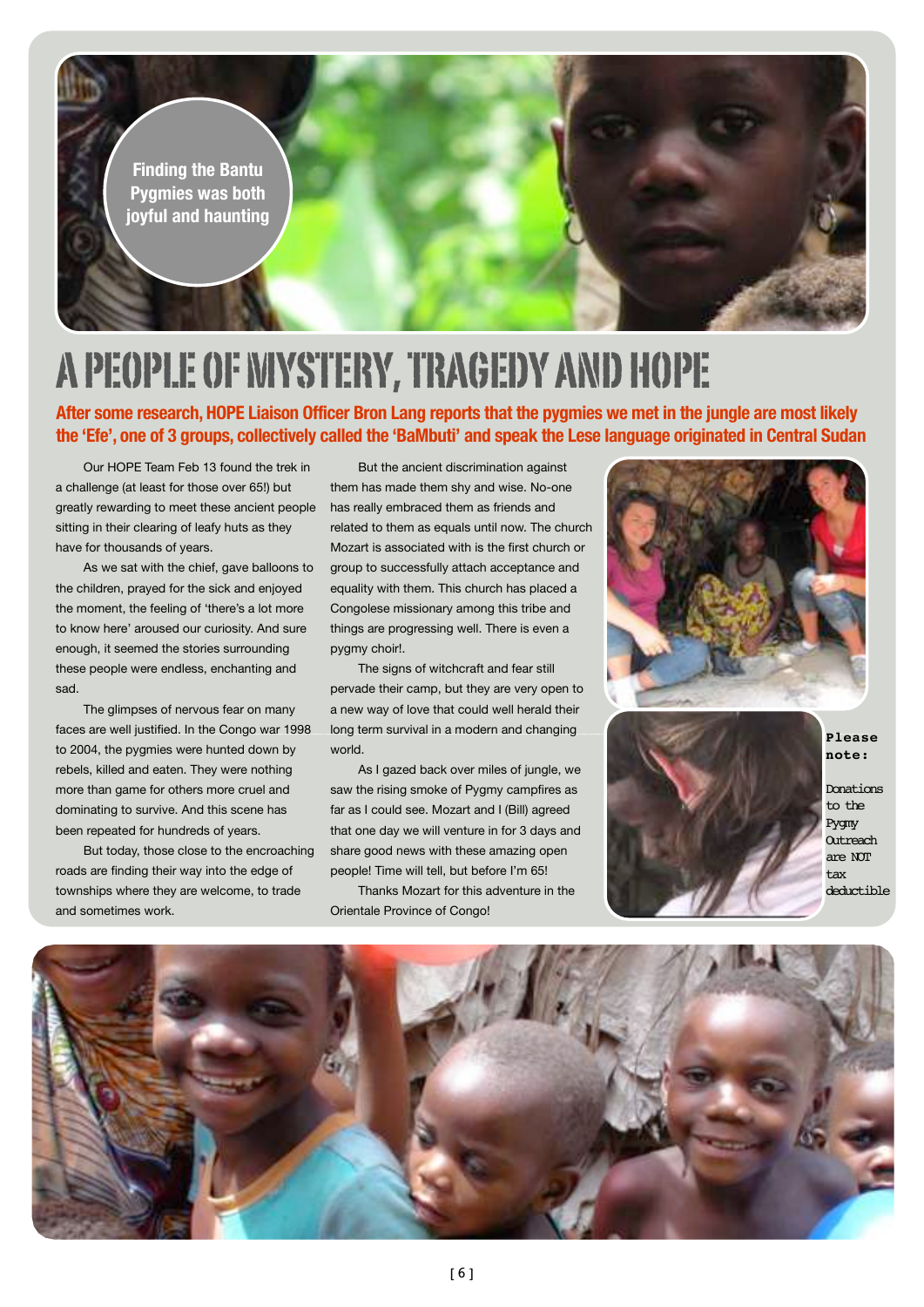#### The Orphanage...



**In Bunia, DR Congo,** there is a humble Catholic Orphanage with a great history.

Founded by a nun in her 20's in 1946, this amazing lady remained at her post her entire life. Only when war threatened did she leave Bunia, the last time in the Great War of Congo which took 5.4 million lives.

But unlike other NGO's she did not leave alone. Somehow she made her way to Goma hundreds of kms south with all the babies, and returned to Bunia in 2006 with every child safe.



Babies were rescued from rubbish pits, wars scenes, and taken from the very bodies of dead parents or AIDS victims.

Our HOPE Team arrived at this orphanage in February the very day the nun was to be buried in the orphanage yard. She died at 93 years of age, and from 2006 alone, she had rescued, and eventually found a home, for 500 babies.

We can not help but honor a life such as hers.



#### Willy Tumwine gets a feel for Aussie farms...

Last October, Willy Tumwine spent 4.5 weeks in South Australia and apart from a well earned rest and sharing in many churches, he gained much firsthand information about South Australian farming methods. He found this very helpful because until you see something, it is often hard to grasp and be confidant to apply new things at home base.

During his time here, he visited one of Australia's largest piggeries, the ins and outs of an apple orchard with Gaye Stoodley, a herringbone and a rotating dairy, a beef farm and the forestry projects near Mt Gambier.

HOPE has 2 farming blocks totaling 200 acres and the more our partners understand farming concepts that go beyond digging with a hoe the better. Willy is keen to learn and try new things, particularly with trees and forestry.

Until we have capital and expertise to efficiently work our blocks of land, we have dozens of landless widows digging a small plot each for food supply for their families.

#### We have moved to...



Following a need to move office we have relocated to 72 Main Rd Nairne SA. The premises we rent have a shop front which is now proudly offering our range of artifacts, HOPE Gift cards and African art for sale. 97% of proceeds return to Africa to benefit the widows in our women's associations, and other projects.

Lawrence Kyambadde is offering African Drumming Lessons using our authentic cow hide and Boa skin drums.

We also serve delicious African tea. coffee and sumptuous desserts with samosas our specialty!

So... call in some time and enjoy! Open Wed - Fri 10 - 4pm, Sat 10 - 2pm Volunteers invited to enquire.









**H** elping **O** thers **P** ossess **E** mpowerment